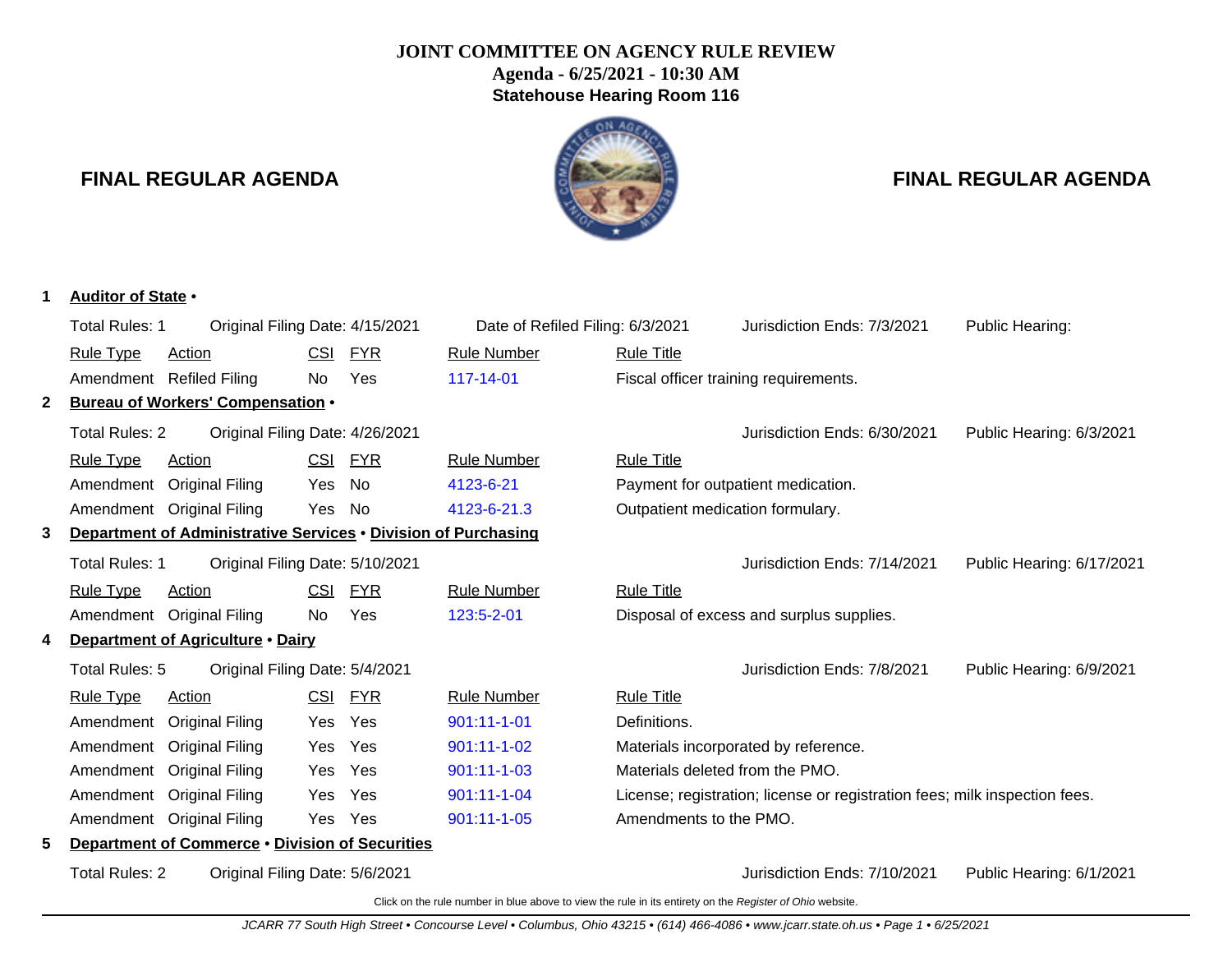# **JOINT COMMITTEE ON AGENCY RULE REVIEW**

# **6/25/2021 - 10:30 AM Statehouse Hearing Room 116**

**FINAL REGULAR AGENDA**

|   | <b>Rule Type</b>      | Action                                                          | <b>CSI</b> | <b>FYR</b> | <b>Rule Number</b>                | <b>Rule Title</b>             |                                                                                                                             |                                                                                       |
|---|-----------------------|-----------------------------------------------------------------|------------|------------|-----------------------------------|-------------------------------|-----------------------------------------------------------------------------------------------------------------------------|---------------------------------------------------------------------------------------|
|   |                       | Amendment Original Filing                                       | Yes        | Yes        | 1301:6-3-19                       |                               | Deceptive practices and good business repute.                                                                               |                                                                                       |
|   |                       | Amendment Original Filing                                       | Yes Yes    |            | 1301:6-3-44                       |                               | Investment adviser and investment adviser representative fraudulent practices;<br>general prohibitions; cross transactions. |                                                                                       |
|   | <b>Total Rules: 4</b> | Original Filing Date: 5/6/2021                                  |            |            | Date of Revised Filing: 6/1/2021  |                               | Jurisdiction Ends: 7/10/2021                                                                                                | Public Hearing: 6/1/2021                                                              |
|   | <b>Rule Type</b>      | Action                                                          |            | CSI FYR    | <b>Rule Number</b>                | <b>Rule Title</b>             |                                                                                                                             |                                                                                       |
|   |                       | Amendment Revised Filing                                        | Yes        | Yes        | 1301:6-3-03                       | Exempt transactions.          |                                                                                                                             |                                                                                       |
|   |                       | Amendment Revised Filing                                        | Yes        | Yes        | 1301:6-3-09.3                     | Electronic filings.           |                                                                                                                             |                                                                                       |
|   |                       | Amendment Revised Filing                                        | Yes.       | Yes        | 1301:6-3-12                       | Documents open to inspection. |                                                                                                                             |                                                                                       |
|   |                       | Amendment Revised Filing                                        | Yes Yes    |            | 1301:6-3-14.1                     |                               | Notice filing for certain investment advisers; duty to update.                                                              |                                                                                       |
|   | <b>Total Rules: 1</b> | Original Filing Date: 5/6/2021                                  |            |            | Date of Revised Filing: 6/9/2021  |                               | Jurisdiction Ends: 7/10/2021                                                                                                | Public Hearing: 6/1/2021                                                              |
|   | <b>Rule Type</b>      | Action                                                          |            | CSI FYR    | <b>Rule Number</b>                | <b>Rule Title</b>             |                                                                                                                             |                                                                                       |
|   |                       | Amendment Revised Filing                                        |            | Yes Yes    | 1301:6-3-09.1                     | Registration by coordination. |                                                                                                                             |                                                                                       |
|   | <b>Total Rules: 1</b> | Original Filing Date: 5/6/2021                                  |            |            | Date of Refiled Filing: 6/15/2021 |                               | Jurisdiction Ends: 7/15/2021                                                                                                | Public Hearing: 6/1/2021                                                              |
|   | <b>Rule Type</b>      | Action                                                          | <b>CSI</b> | <u>FYR</u> | <b>Rule Number</b>                | <b>Rule Title</b>             |                                                                                                                             |                                                                                       |
|   |                       | Amendment Refiled Filing                                        |            | Yes Yes    | 1301:6-3-04.1                     | Control bids.                 |                                                                                                                             |                                                                                       |
|   | Total Rules: 6        | Original Filing Date: 5/6/2021                                  |            |            | Date of Refiled Filing: 6/17/2021 |                               | Jurisdiction Ends: 7/17/2021                                                                                                | Public Hearing: 6/1/2021                                                              |
|   | <b>Rule Type</b>      | <b>Action</b>                                                   |            | CSI FYR    | <b>Rule Number</b>                | <b>Rule Title</b>             |                                                                                                                             |                                                                                       |
|   |                       | Amendment Refiled Filing                                        | Yes        | Yes        | 1301:6-3-15.1                     | adviser.                      |                                                                                                                             | Application for investment adviser's license; responsibilities of licensed investment |
|   |                       | Amendment Refiled Filing                                        | Yes.       | Yes        | 1301:6-3-16                       |                               | Application for salesperson's license;.                                                                                     |                                                                                       |
|   |                       | Amendment Refiled Filing                                        | Yes.       | Yes        | 1301:6-3-16.1                     |                               | Application for an investment adviser representative's license.                                                             |                                                                                       |
|   |                       | Amendment Refiled Filing                                        | Yes.       | Yes        | 1301:6-3-16.3                     |                               | Application for a state retirement system investment officer's license.                                                     |                                                                                       |
|   |                       | Amendment Refiled Filing                                        | Yes        | Yes        | 1301:6-3-16.5                     |                               |                                                                                                                             | Application for a bureau of workers' compensation chief investment officer license.   |
|   |                       | Amendment Refiled Filing                                        | Yes        | Yes        | 1301:6-3-39.1                     |                               | Retroactive exemption, qualification or registration.                                                                       |                                                                                       |
| 6 |                       | Department of Education .                                       |            |            |                                   |                               |                                                                                                                             |                                                                                       |
|   | <b>Total Rules: 1</b> | Original Filing Date: 5/10/2021                                 |            |            | Date of Revised Filing: 6/3/2021  |                               | Jurisdiction Ends: 7/14/2021                                                                                                | Public Hearing: 6/15/2021                                                             |
|   | <b>Rule Type</b>      | Action                                                          | CSI        | <b>FYR</b> | <b>Rule Number</b>                | <b>Rule Title</b>             |                                                                                                                             |                                                                                       |
|   |                       | Amendment Revised Filing                                        | No         | Yes        | 3301-24-13                        |                               | Relinquishment of license or teaching field.                                                                                |                                                                                       |
|   |                       | Department of Job and Family Services . Division of Food Stamps |            |            |                                   |                               |                                                                                                                             |                                                                                       |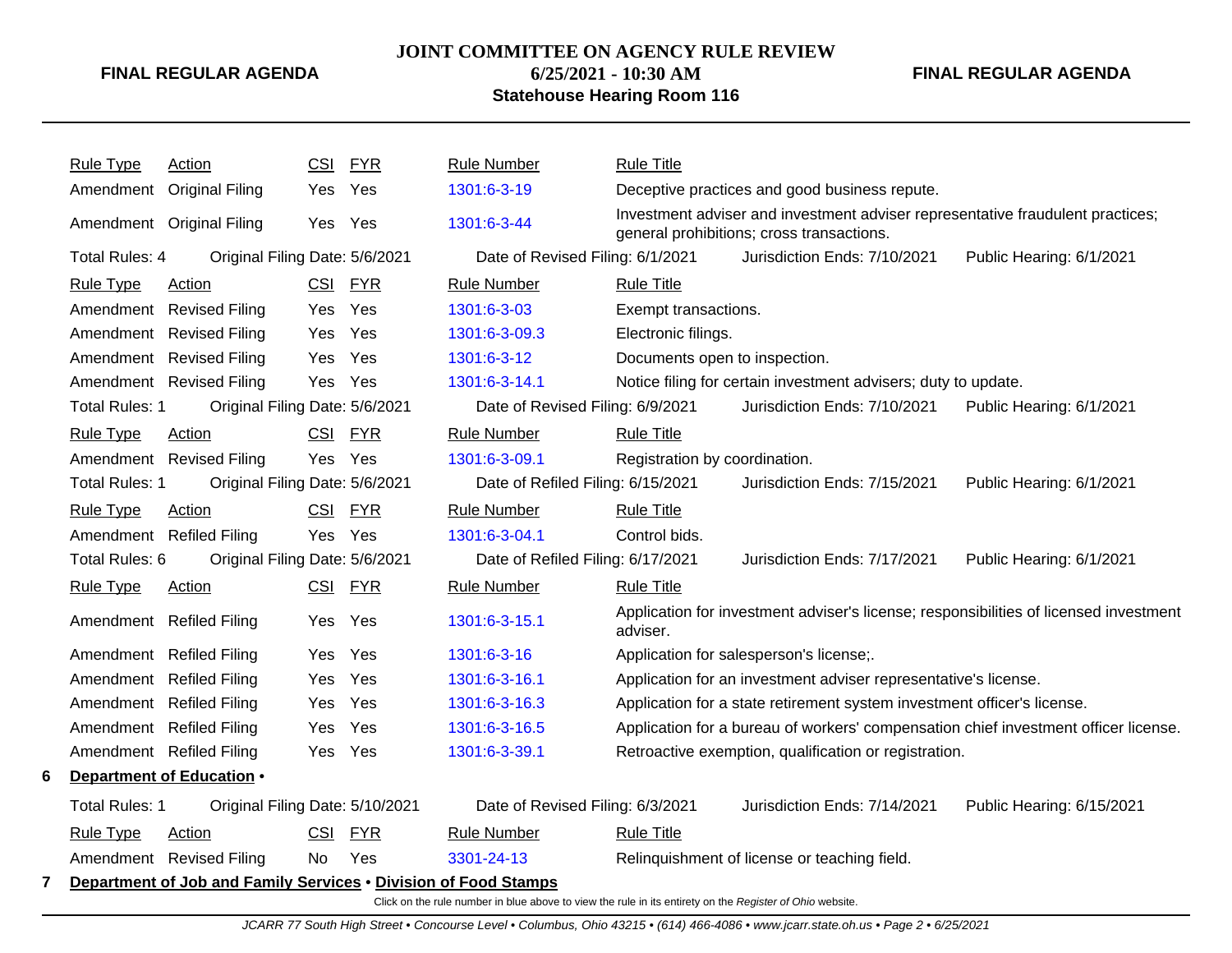# **JOINT COMMITTEE ON AGENCY RULE REVIEW 6/25/2021 - 10:30 AM Statehouse Hearing Room 116**

**FINAL REGULAR AGENDA**

|   | <b>Total Rules: 2</b> | Original Filing Date: 4/27/2021                                     |            |            |                                                                     |                                  | Jurisdiction Ends: 7/1/2021                                                                                               | Public Hearing:          |
|---|-----------------------|---------------------------------------------------------------------|------------|------------|---------------------------------------------------------------------|----------------------------------|---------------------------------------------------------------------------------------------------------------------------|--------------------------|
|   | <b>Rule Type</b>      | <b>Action</b>                                                       | <b>CSI</b> | <u>FYR</u> | <b>Rule Number</b>                                                  | <b>Rule Title</b>                |                                                                                                                           |                          |
|   | Amendment             | <b>Original Filing</b>                                              | No         | Yes        | 5101:4-5-07                                                         |                                  | Food assistance: delayed eligibility determinations for initial applications.                                             |                          |
|   |                       | Amendment Original Filing                                           | No         | Yes        | 5101:4-6-16                                                         |                                  | Food assistance: reduction of cash assistance benefits due to assistance group's<br>failure to perform a required action. |                          |
| 8 |                       | Department of Job and Family Services . Division of Social Services |            |            |                                                                     |                                  |                                                                                                                           |                          |
|   | <b>Total Rules: 1</b> | Original Filing Date: 4/28/2021                                     |            |            |                                                                     |                                  | Jurisdiction Ends: 7/2/2021                                                                                               | Public Hearing: 6/2/2021 |
|   | <b>Rule Type</b>      | Action                                                              |            | CSI FYR    | <b>Rule Number</b>                                                  | <b>Rule Title</b>                |                                                                                                                           |                          |
|   |                       | Amendment Original Filing                                           |            | Yes Yes    | 5101:2-47-23.1                                                      |                                  | Title IV-E agency contracting and contract monitoring.                                                                    |                          |
| 9 |                       |                                                                     |            |            | Department of Job and Family Services - Unemployment Compensation . |                                  |                                                                                                                           |                          |
|   | <b>Total Rules: 1</b> | Original Filing Date: 4/28/2021                                     |            |            |                                                                     |                                  | Jurisdiction Ends: 7/2/2021                                                                                               | Public Hearing: 6/2/2021 |
|   | <b>Rule Type</b>      | <b>Action</b>                                                       |            | CSI FYR    | <b>Rule Number</b>                                                  | <b>Rule Title</b>                |                                                                                                                           |                          |
|   | New Rule              | <b>Original Filing</b>                                              | No         | No         | 4141-27-12                                                          |                                  | Uniform process for submitting a complaint.                                                                               |                          |
|   |                       | 10 Department of Natural Resources . Advisory Council               |            |            |                                                                     |                                  |                                                                                                                           |                          |
|   | <b>Total Rules: 1</b> | Original Filing Date: 4/28/2021                                     |            |            |                                                                     |                                  | Jurisdiction Ends: 7/2/2021                                                                                               | Public Hearing: 6/3/2021 |
|   | <b>Rule Type</b>      | <b>Action</b>                                                       | <u>CSI</u> | <u>FYR</u> | <b>Rule Number</b>                                                  | <b>Rule Title</b>                |                                                                                                                           |                          |
|   |                       | Amendment Original Filing                                           | No         | Yes        | 1501:1-1-02                                                         | Notice of public meetings.       |                                                                                                                           |                          |
|   |                       | 11 Department of Natural Resources .                                |            |            |                                                                     |                                  |                                                                                                                           |                          |
|   | Total Rules: 1        | Original Filing Date: 4/28/2021                                     |            |            |                                                                     |                                  | Jurisdiction Ends: 7/2/2021                                                                                               | Public Hearing: 6/3/2021 |
|   | <b>Rule Type</b>      | Action                                                              |            | CSI FYR    | <b>Rule Number</b>                                                  | <b>Rule Title</b>                |                                                                                                                           |                          |
|   | Amendment             | <b>Original Filing</b>                                              | No         | Yes        | 1501-8-03                                                           |                                  | Valid reasons for accessing confidential personal information.                                                            |                          |
|   |                       | 12 Department of Natural Resources . Division of Forestry           |            |            |                                                                     |                                  |                                                                                                                           |                          |
|   | Total Rules: 13       | Original Filing Date: 5/3/2021                                      |            |            |                                                                     |                                  | Jurisdiction Ends: 7/7/2021                                                                                               | Public Hearing: 6/9/2021 |
|   | <b>Rule Type</b>      | <b>Action</b>                                                       | CSI        | <b>FYR</b> | <b>Rule Number</b>                                                  | <b>Rule Title</b>                |                                                                                                                           |                          |
|   | Amendment             | <b>Original Filing</b>                                              | No         | Yes        | 1501:3-1-01                                                         | Definitions.                     |                                                                                                                           |                          |
|   | Amendment             | <b>Original Filing</b>                                              | No         | Yes        | 1501:3-2-04                                                         | Disposition of refuse or debris. |                                                                                                                           |                          |
|   | Amendment             | <b>Original Filing</b>                                              | No         | Yes        | 1501:3-2-06                                                         |                                  | Exceptions to removal of state property.                                                                                  |                          |
|   | Amendment             | <b>Original Filing</b>                                              | No         | Yes        | 1501:3-2-10                                                         | Use of fireworks prohibited.     |                                                                                                                           |                          |
|   |                       |                                                                     |            |            | $\mathbf{r}$ , and the set of the set of $\mathbf{r}$               |                                  |                                                                                                                           |                          |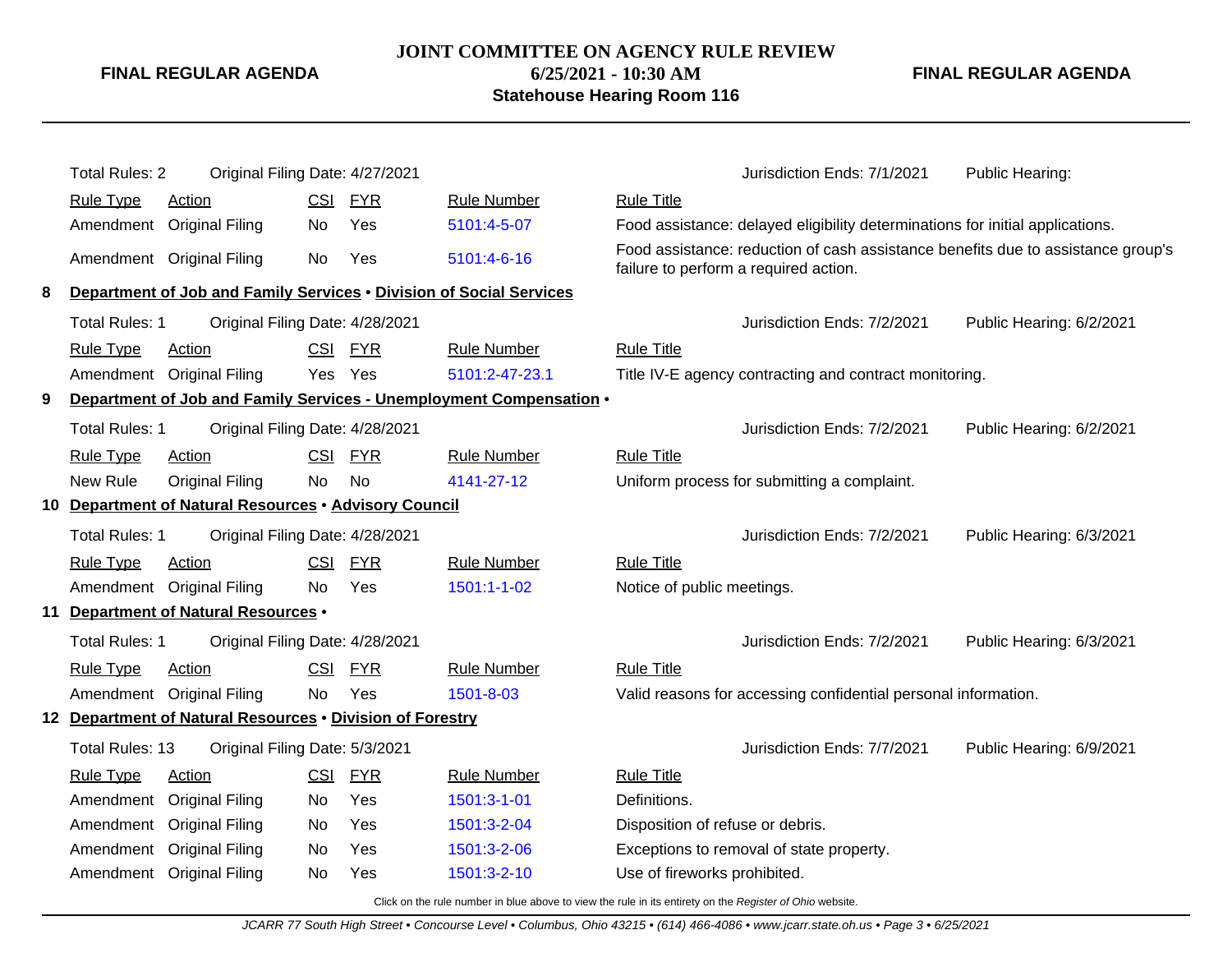## **JOINT COMMITTEE ON AGENCY RULE REVIEW**

# **6/25/2021 - 10:30 AM Statehouse Hearing Room 116**

#### **FINAL REGULAR AGENDA**

|                  | Amendment Original Filing                                             | No. | Yes        | 1501:3-2-13                       | Permission required for public meetings, events and special activities.                                                               |
|------------------|-----------------------------------------------------------------------|-----|------------|-----------------------------------|---------------------------------------------------------------------------------------------------------------------------------------|
|                  | Amendment Original Filing                                             | No  | Yes        | 1501:3-2-14                       | Construction of structures prohibited.                                                                                                |
|                  | Amendment Original Filing                                             | No  | Yes        | 1501:3-2-22                       | Unattended cameras; geocaches prohibited.                                                                                             |
|                  | Amendment Original Filing                                             | No  | Yes        | 1501:3-3-02                       | Camp registration.                                                                                                                    |
|                  | Amendment Original Filing                                             | No  | Yes        | 1501:3-3-04                       | Trailer plumbing requirements.                                                                                                        |
|                  | Amendment Original Filing                                             | No  | Yes        | 1501:3-4-12                       | Vehicles permitted in the all purpose vehicle area; vehicle exhaust requirements;<br>vehicle size limits in all purpose vehicle area. |
|                  | Amendment Original Filing                                             | No  | Yes        | 1501:3-4-14                       | Helmets and eye protection in state forests.                                                                                          |
|                  | Amendment Original Filing                                             | No  | Yes        | 1501:3-4-15                       | Seasonal closure of all-purpose vehicle area.                                                                                         |
|                  | Amendment Original Filing                                             | No  | Yes        | 1501:3-6-07                       | Use of bait and taking of an animal using bait.                                                                                       |
| Total Rules: 4   | Original Filing Date: 5/3/2021                                        |     |            | Date of Revised Filing: 5/24/2021 | Jurisdiction Ends: 7/7/2021<br>Public Hearing: 6/9/2021                                                                               |
| <b>Rule Type</b> | <b>Action</b>                                                         | CSI | <b>FYR</b> | <b>Rule Number</b>                | <b>Rule Title</b>                                                                                                                     |
|                  | Amendment Revised Filing                                              | No  | Yes        | 1501:3-3-06                       | Camp occupancy.                                                                                                                       |
|                  | Amendment Revised Filing                                              | No  | Yes        | 1501:3-3-08                       | Animals in campgrounds.                                                                                                               |
| Rescission       | <b>Revised Filing</b>                                                 | No  | Yes        | 1501:3-6-01                       | Shooting from roads or within 400' of structures.                                                                                     |
|                  | Amendment Revised Filing                                              | No  | Yes        | 1501:3-6-03                       | Hunting, fishing, trapping prohibited; public hunting, fishing, trapping areas.                                                       |
|                  | 13 Department of Natural Resources . Division of Parks and Watercraft |     |            |                                   |                                                                                                                                       |
| Total Rules: 47  | Original Filing Date: 4/28/2021                                       |     |            |                                   | Jurisdiction Ends: 7/2/2021<br>Public Hearing: 6/3/2021                                                                               |
| <b>Rule Type</b> | <b>Action</b>                                                         | CSI | <b>FYR</b> | <b>Rule Number</b>                | <b>Rule Title</b>                                                                                                                     |
|                  | Amendment Original Filing                                             | No  | Yes        | 1501:46-2-01                      | Collection of fees.                                                                                                                   |
|                  | Amendment Original Filing                                             | No  | Yes        | 1501:46-2-11                      | Camping fees.                                                                                                                         |
| Amendment        | <b>Original Filing</b>                                                | No  | Yes        | 1501:46-2-16                      | Cabin rental fees.                                                                                                                    |
| Amendment        | <b>Original Filing</b>                                                | No  | Yes        | 1501:46-2-23                      | Trailer waste station fee for noncampers.                                                                                             |
|                  | Amendment Original Filing                                             | No  | Yes        | 1501:46-2-25                      | Refunds.                                                                                                                              |
| Amendment        | <b>Original Filing</b>                                                | No  | Yes        | 1501:46-2-28                      | Storage areas for watercraft, trailers, and campers.                                                                                  |
| Amendment        | <b>Original Filing</b>                                                | No  | Yes        | 1501:46-2-32                      | Campground visitor and vehicle passes.                                                                                                |
| Amendment        | <b>Original Filing</b>                                                | No  | Yes        | 1501:46-3-01                      | Posted.                                                                                                                               |
|                  | Amendment Original Filing                                             | No  | Yes        | 1501:46-3-02                      | Temporary closing of facilities.                                                                                                      |
| Amendment        | <b>Original Filing</b>                                                | No  | Yes        | 1501:46-3-03                      | Authority of lock personnel.                                                                                                          |
|                  | Amendment Original Filing                                             | No  | Yes        | 1501:46-3-05                      | Trespassing on locks prohibited.                                                                                                      |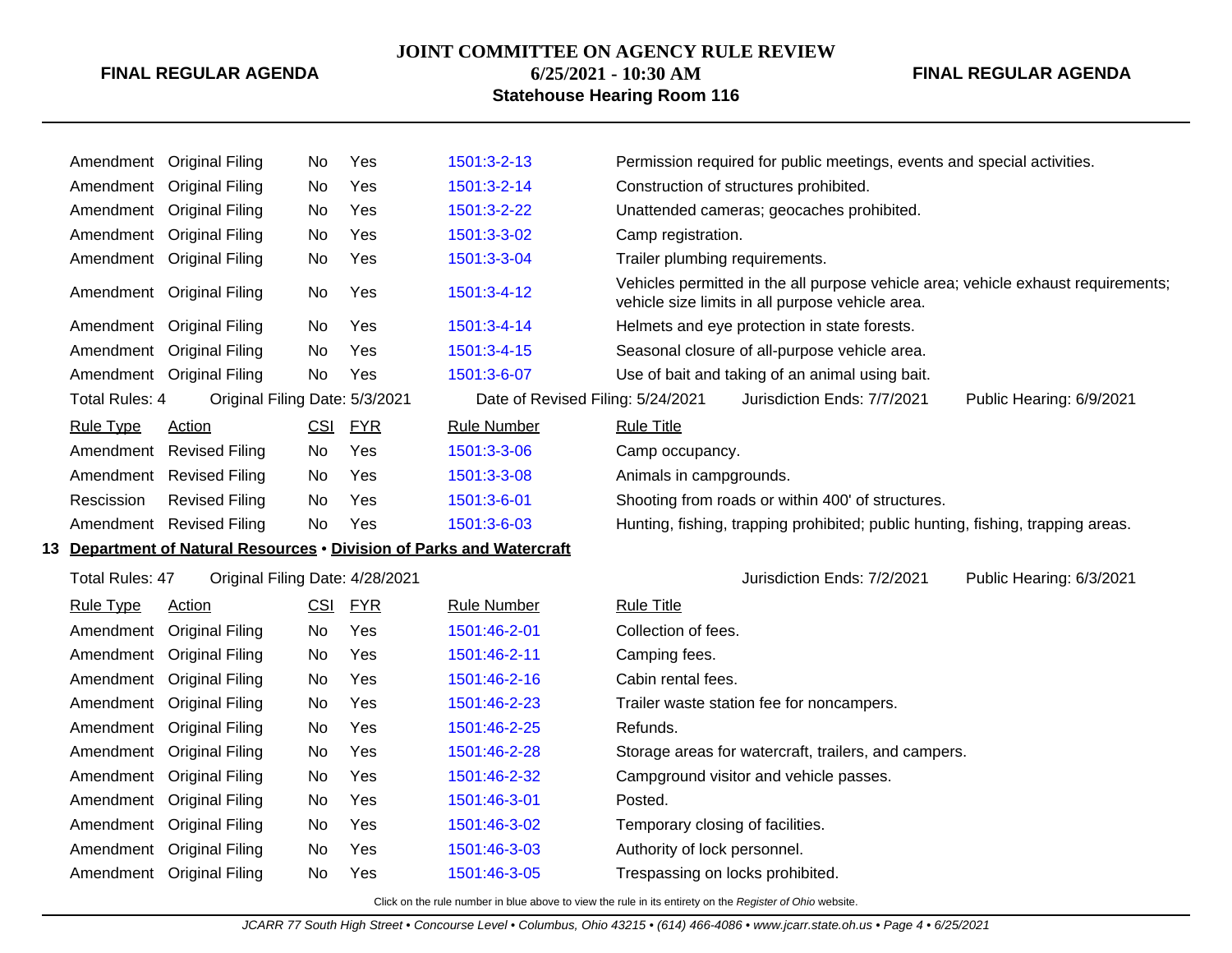#### **JOINT COMMITTEE ON AGENCY RULE REVIEW**

**6/25/2021 - 10:30 AM**

## **FINAL REGULAR AGENDA**

**Statehouse Hearing Room 116**

|           | Amendment Original Filing | No | Yes | 1501:46-3-06  | Animal leash requirement.                                                                    |
|-----------|---------------------------|----|-----|---------------|----------------------------------------------------------------------------------------------|
| Amendment | <b>Original Filing</b>    | No | Yes | 1501:46-3-08  | Removal of barking or unruly animals.                                                        |
| Amendment | <b>Original Filing</b>    | No | Yes | 1501:46-3-09  | Releasing of plants and animals prohibited.                                                  |
| Amendment | <b>Original Filing</b>    | No | Yes | 1501:46-3-12  | Archaeological and historical features.                                                      |
| Amendment | <b>Original Filing</b>    | No | Yes | 1501:46-3-14  | Glass containers prohibited on beach.                                                        |
| Amendment | <b>Original Filing</b>    | No | Yes | 1501:46-3-15  | Facility uncleanliness.                                                                      |
| Amendment | <b>Original Filing</b>    | No | Yes | 1501:46-3-16  | Injury to buildings, signs, and other property prohibited.                                   |
| Amendment | <b>Original Filing</b>    | No | Yes | 1501:46-3-19  | Fires, lighted cigarettes, embers.                                                           |
| Amendment | <b>Original Filing</b>    | No | Yes | 1501:46-3-20  | Smoking.                                                                                     |
| Amendment | <b>Original Filing</b>    | No | Yes | 1501:46-3-21  | Lake bottom salvage.                                                                         |
| Amendment | <b>Original Filing</b>    | No | Yes | 1501:46-3-24  | Alms and contributions, solicitation prohibited.                                             |
| Amendment | <b>Original Filing</b>    | No | Yes | 1501:46-3-28  | Special activities; permit required.                                                         |
| Amendment | <b>Original Filing</b>    | No | Yes | 1501:46-3-31  | Containers on trails prohibited.                                                             |
| Amendment | <b>Original Filing</b>    | No | Yes | 1501:46-12-12 | Dock construction permit required.                                                           |
| Amendment | <b>Original Filing</b>    | No | Yes | 1501:46-12-13 | Removal of unauthorized docks.                                                               |
| Amendment | <b>Original Filing</b>    | No | Yes | 1501:46-13-02 | Motor vehicle speed limits.                                                                  |
| Amendment | <b>Original Filing</b>    | No | Yes | 1501:46-13-03 | Parking.                                                                                     |
| Amendment | <b>Original Filing</b>    | No | Yes | 1501:46-13-04 | Removal of vehicles.                                                                         |
| Amendment | <b>Original Filing</b>    | No | Yes | 1501:46-13-06 | Right of way to pedestrians.                                                                 |
| Amendment | <b>Original Filing</b>    | No | Yes | 1501:46-13-07 | Through trucks prohibited.                                                                   |
| Amendment | <b>Original Filing</b>    | No | Yes | 1501:46-13-08 | Noisy or smoking vehicles.                                                                   |
| Amendment | <b>Original Filing</b>    | No | Yes | 1501:46-13-09 | Motor vehicles restricted in camping area.                                                   |
| Amendment | <b>Original Filing</b>    | No | Yes | 1501:46-13-10 | Saddle animals, use limitations.                                                             |
|           | Amendment Original Filing | No | Yes | 1501:46-13-12 | Motor vehicle operation while loading or unloading watercraft.                               |
|           | Amendment Original Filing | No | Yes | 1501:46-14-01 | Lands upon which snowmobiles, ice boats, all purpose vehicles are prohibited;<br>exceptions. |
| Amendment | <b>Original Filing</b>    | No | Yes | 1501:46-14-02 | Ground cover requirements.                                                                   |
| Amendment | <b>Original Filing</b>    | No | Yes | 1501:46-14-03 | Operating on frozen lakes.                                                                   |
| Amendment | <b>Original Filing</b>    | No | Yes | 1501:46-14-04 | Hours of operation; exceptions.                                                              |
| Amendment | <b>Original Filing</b>    | No | Yes | 1501:46-14-05 | Reckless operation.                                                                          |
|           | Amendment Original Filing | No | Yes | 1501:46-14-07 | Property damage.                                                                             |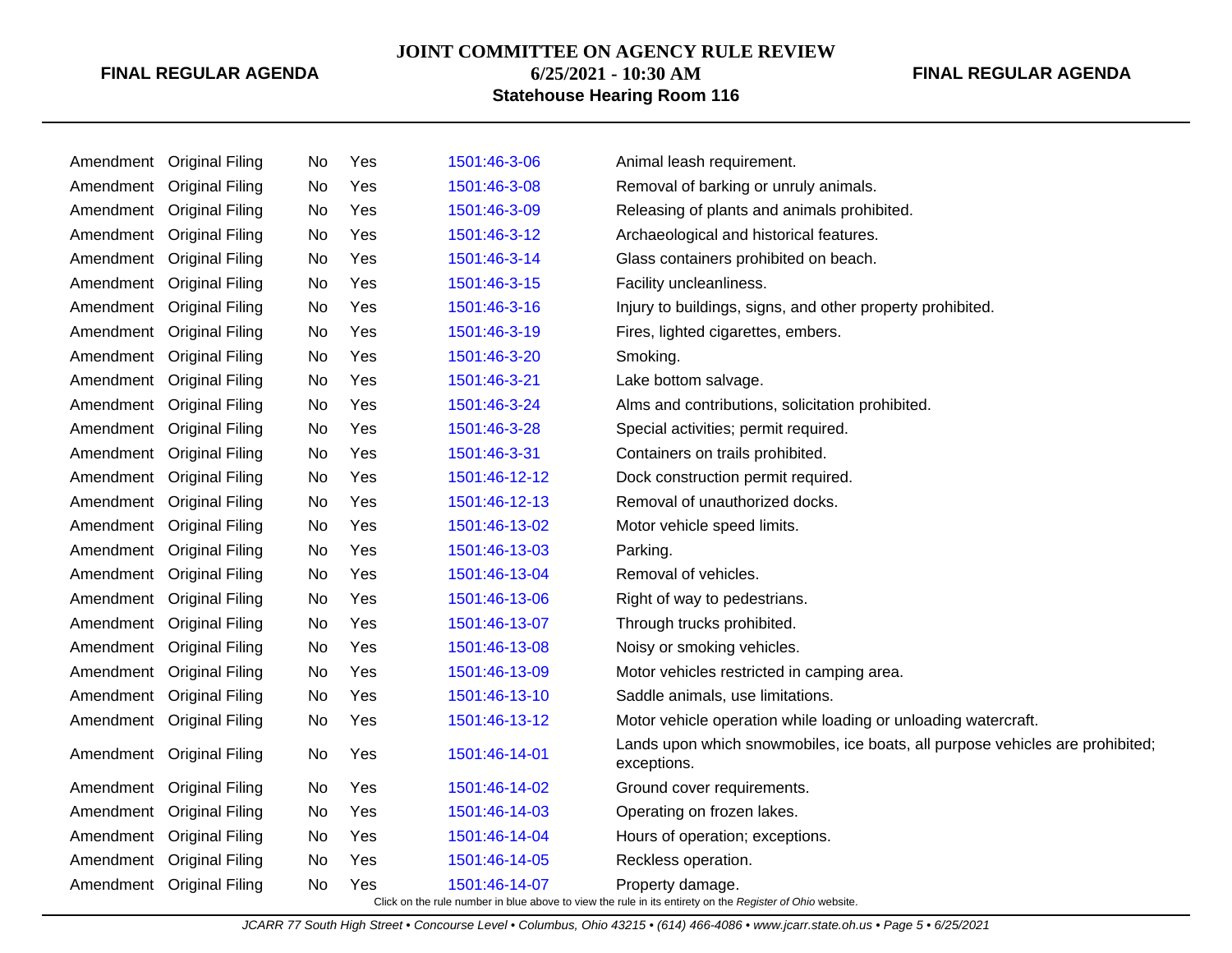**JOINT COMMITTEE ON AGENCY RULE REVIEW**

**FINAL REGULAR AGENDA**

# **6/25/2021 - 10:30 AM Statehouse Hearing Room 116**

**FINAL REGULAR AGENDA**

|                       | Amendment Original Filing       | No         | Yes        | 1501:46-14-08                                                                              | Snowmobiles; right-of-way.     |                                                                                    |                           |
|-----------------------|---------------------------------|------------|------------|--------------------------------------------------------------------------------------------|--------------------------------|------------------------------------------------------------------------------------|---------------------------|
| Amendment             | <b>Original Filing</b>          | No         | Yes        | 1501:46-14-09                                                                              |                                | Snowmobile; prohibited operation.                                                  |                           |
|                       | Amendment Original Filing       | No         | Yes        | 1501:46-15-02                                                                              | Ice fishing.                   |                                                                                    |                           |
|                       | Amendment Original Filing       | No.        | Yes        | 1501:46-15-04                                                                              | Fishing at beaches prohibited. |                                                                                    |                           |
| Amendment             | <b>Original Filing</b>          | No         | No         | 1501:46-15-13                                                                              | Duck blind, permit required.   |                                                                                    |                           |
| Amendment             | <b>Original Filing</b>          | <b>No</b>  | Yes        | 1501:46-15-15                                                                              |                                | Floatation device permitted for fishing.                                           |                           |
| <b>Total Rules: 1</b> | Original Filing Date: 4/28/2021 |            |            | Date of Revised Filing: 5/4/2021                                                           |                                | Jurisdiction Ends: 7/2/2021                                                        | Public Hearing: 6/3/2021  |
| <b>Rule Type</b>      | Action                          | <b>CSI</b> | <b>FYR</b> | <b>Rule Number</b>                                                                         | <b>Rule Title</b>              |                                                                                    |                           |
|                       | Amendment Revised Filing        | <b>No</b>  | Yes        | 1501:46-2-33                                                                               |                                | Guilford lake state park private dock transfer fee.                                |                           |
| <b>Total Rules: 1</b> | Original Filing Date: 4/28/2021 |            |            | Date of Revised Filing: 5/17/2021                                                          |                                | Jurisdiction Ends: 7/2/2021                                                        | Public Hearing: 6/3/2021  |
| <b>Rule Type</b>      | Action                          | <b>CSI</b> | <u>FYR</u> | <b>Rule Number</b>                                                                         | <b>Rule Title</b>              |                                                                                    |                           |
|                       | Amendment Revised Filing        | No         | Yes        | 1501:46-2-02                                                                               | Use of facilities fees.        |                                                                                    |                           |
|                       |                                 |            |            | 14 Department of Natural Resources . Division of Watercraft and Waterways                  |                                |                                                                                    |                           |
| Total Rules: 1        | Original Filing Date: 4/28/2021 |            |            |                                                                                            |                                | Jurisdiction Ends: 7/2/2021                                                        | Public Hearing: 6/3/2021  |
| <b>Rule Type</b>      | Action                          | <b>CSI</b> | <b>FYR</b> | <b>Rule Number</b>                                                                         | <b>Rule Title</b>              |                                                                                    |                           |
|                       | Amendment Original Filing       | <b>No</b>  | Yes        | 1501:47-7-11                                                                               |                                | On the waters of lake Seneca, Williams county.                                     |                           |
|                       |                                 |            |            | 15 Department of Rehabilitation and Correction . Division of Parole and Community Services |                                |                                                                                    |                           |
| <b>Total Rules: 1</b> | Original Filing Date: 5/3/2021  |            |            |                                                                                            |                                | Jurisdiction Ends: 7/7/2021                                                        | Public Hearing:           |
| <b>Rule Type</b>      | Action                          | <b>CSI</b> | <b>FYR</b> | <b>Rule Number</b>                                                                         | <b>Rule Title</b>              |                                                                                    |                           |
|                       | Amendment Original Filing       | <b>No</b>  | <b>No</b>  | 5120:1-7-04                                                                                | Ohio jail advisory board.      |                                                                                    |                           |
|                       |                                 |            |            | 16 Department of Rehabilitation and Correction . Division of Parole and Community Services |                                |                                                                                    |                           |
| <b>Total Rules: 1</b> | Original Filing Date: 5/13/2021 |            |            |                                                                                            |                                | Jurisdiction Ends: 7/17/2021                                                       | Public Hearing:           |
| <b>Rule Type</b>      | <b>Action</b>                   | <u>CSI</u> | <b>FYR</b> | <b>Rule Number</b>                                                                         | <b>Rule Title</b>              |                                                                                    |                           |
|                       | Amendment Original Filing       | No         | No         | 5120:1-1-07                                                                                | in a release hearing.          | Procedure for release on parole and shock parole; factors that shall be considered |                           |
|                       |                                 |            |            | 17 Medical Marijuana Control Program • Medical Marijuana Dispensaries                      |                                |                                                                                    |                           |
| <b>Total Rules: 1</b> | Original Filing Date: 2/2/2021  |            |            | Date of Refiled Filing: 6/14/2021                                                          |                                | Jurisdiction Ends: 7/14/2021                                                       | Public Hearing: 6/18/2021 |
| <b>Rule Type</b>      | Action                          |            | CSI FYR    | <b>Rule Number</b>                                                                         | <b>Rule Title</b>              |                                                                                    |                           |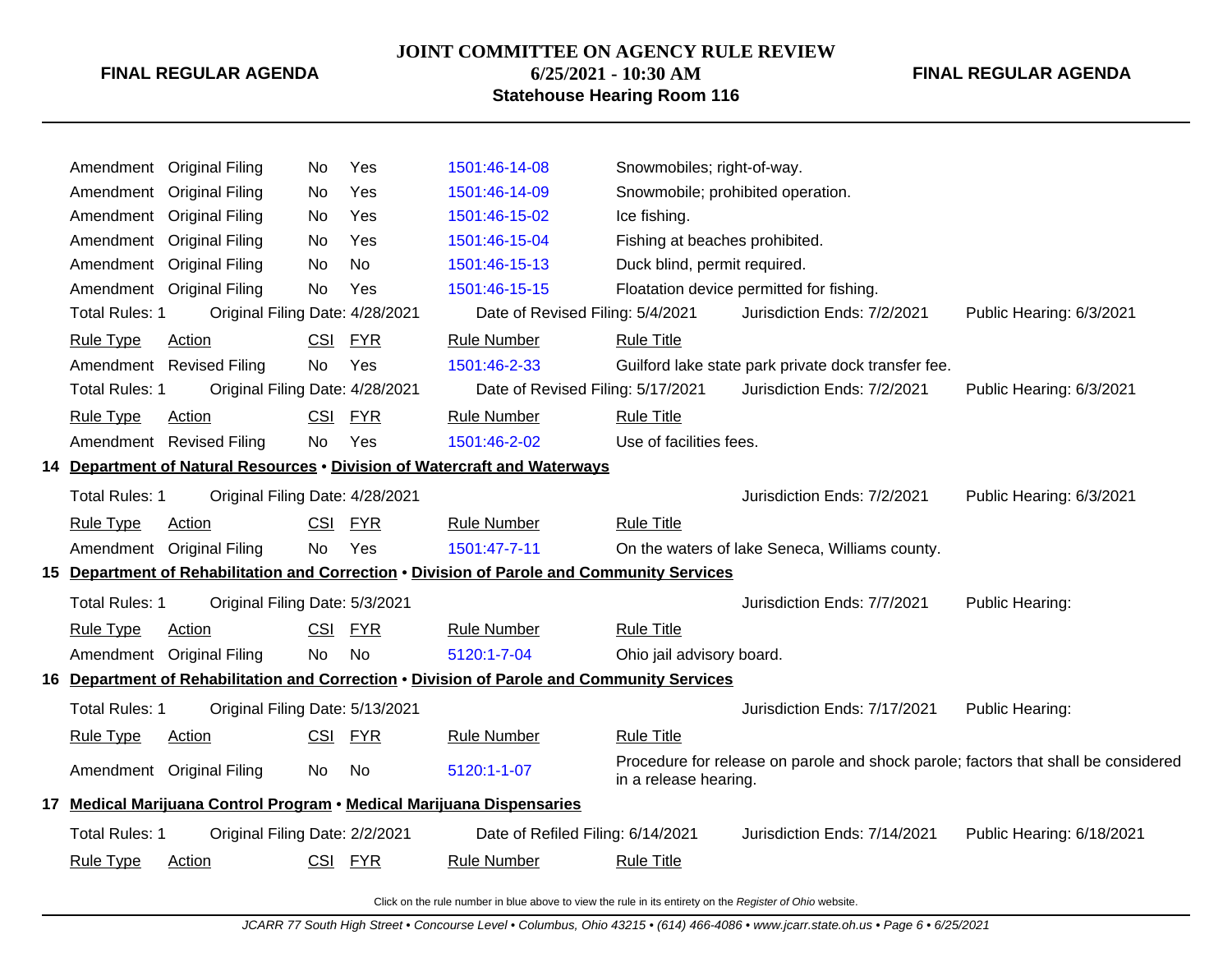#### **JOINT COMMITTEE ON AGENCY RULE REVIEW**

**6/25/2021 - 10:30 AM**

## **FINAL REGULAR AGENDA**

**Statehouse Hearing Room 116**

|                        | Amendment Refiled Filing            | Yes        | Yes                             | 3796:6-2-04        | Medical marijuana dispensary license application evaluation.                                          |
|------------------------|-------------------------------------|------------|---------------------------------|--------------------|-------------------------------------------------------------------------------------------------------|
|                        | 18 Ohio Casino Control Commission . |            |                                 |                    |                                                                                                       |
| <b>Total Rules: 36</b> |                                     |            | Original Filing Date: 4/26/2021 |                    | Jurisdiction Ends: 6/30/2021<br>Public Hearing: 6/2/2021                                              |
| <b>Rule Type</b>       | <b>Action</b>                       | <u>CSI</u> | <b>FYR</b>                      | <b>Rule Number</b> | <b>Rule Title</b>                                                                                     |
|                        | Amendment Original Filing           | Yes        | Yes                             | 3772-1-01          | Definitions.                                                                                          |
| Rescission             | <b>Original Filing</b>              | No         | Yes                             | 3772-1-02          | Authority and purpose.                                                                                |
| New Rule               | <b>Original Filing</b>              | No         | <b>No</b>                       | 3772-1-02          | Authority and purpose.                                                                                |
| Rescission             | <b>Original Filing</b>              | No         | Yes                             | 3772-1-03          | Adoption, amendment and repeal.                                                                       |
| Rescission             | <b>Original Filing</b>              | Yes        | Yes                             | 3772-1-04          | Waivers and variances.                                                                                |
| New Rule               | <b>Original Filing</b>              | Yes        | No                              | 3772-1-04          | Waivers and variances.                                                                                |
|                        | Amendment Original Filing           | No         | Yes                             | 3772-1-05          | Construction.                                                                                         |
|                        | Amendment Original Filing           | No         | Yes                             | 3772-1-06          | Minimum licensure requirements.                                                                       |
|                        | Amendment Original Filing           | Yes        | Yes                             | 3772-1-07          | Records retention requirements.                                                                       |
|                        | Amendment Original Filing           | No         | Yes                             | 3772-2-01          | Organization.                                                                                         |
|                        | Amendment Original Filing           | No         | Yes                             | 3772-2-02          | Commission procedure.                                                                                 |
| Rescission             | <b>Original Filing</b>              | No         | Yes                             | 3772-2-03          | Commission meetings.                                                                                  |
| New Rule               | <b>Original Filing</b>              | No         | No                              | 3772-2-03          | Commission meetings.                                                                                  |
|                        | Amendment Original Filing           | No         | Yes                             | 3772-2-04          | Requests to address the commission.                                                                   |
| Rescission             | <b>Original Filing</b>              | No         | Yes                             | 3772-2-05          | Delegation of commission authority.                                                                   |
| New Rule               | <b>Original Filing</b>              | No         | No                              | 3772-2-05          | Delegation of commission authority.                                                                   |
|                        | Amendment Original Filing           | Yes        | Yes                             | 3772-2-06          | Subpoena power.                                                                                       |
|                        | Amendment Original Filing           | No         | Yes                             | 3772-2-07          | Ethics and code of conduct.                                                                           |
|                        | Amendment Original Filing           | No         | Yes                             | 3772-2-10          | Valid reasons for accessing confidential personal information.                                        |
|                        | Amendment Original Filing           | No         | Yes                             | 3772-2-11          | Confidentiality statutes.                                                                             |
|                        | Amendment Original Filing           | Yes        | Yes                             | 3772-4-01          | Instructions for the casino operator, management company, and holding company<br>license application. |
|                        | Amendment Original Filing           | Yes        | Yes                             | 3772-4-02          | Information that must be provided.                                                                    |
| Rescission             | <b>Original Filing</b>              | Yes        | Yes                             | 3772-4-03          | Facility plan.                                                                                        |
| New Rule               | <b>Original Filing</b>              | Yes        | No                              | 3772-4-03          | Application fees.                                                                                     |
| Rescission             | <b>Original Filing</b>              | Yes        | Yes                             | 3772-4-04          | Other required information.                                                                           |
|                        |                                     |            |                                 |                    |                                                                                                       |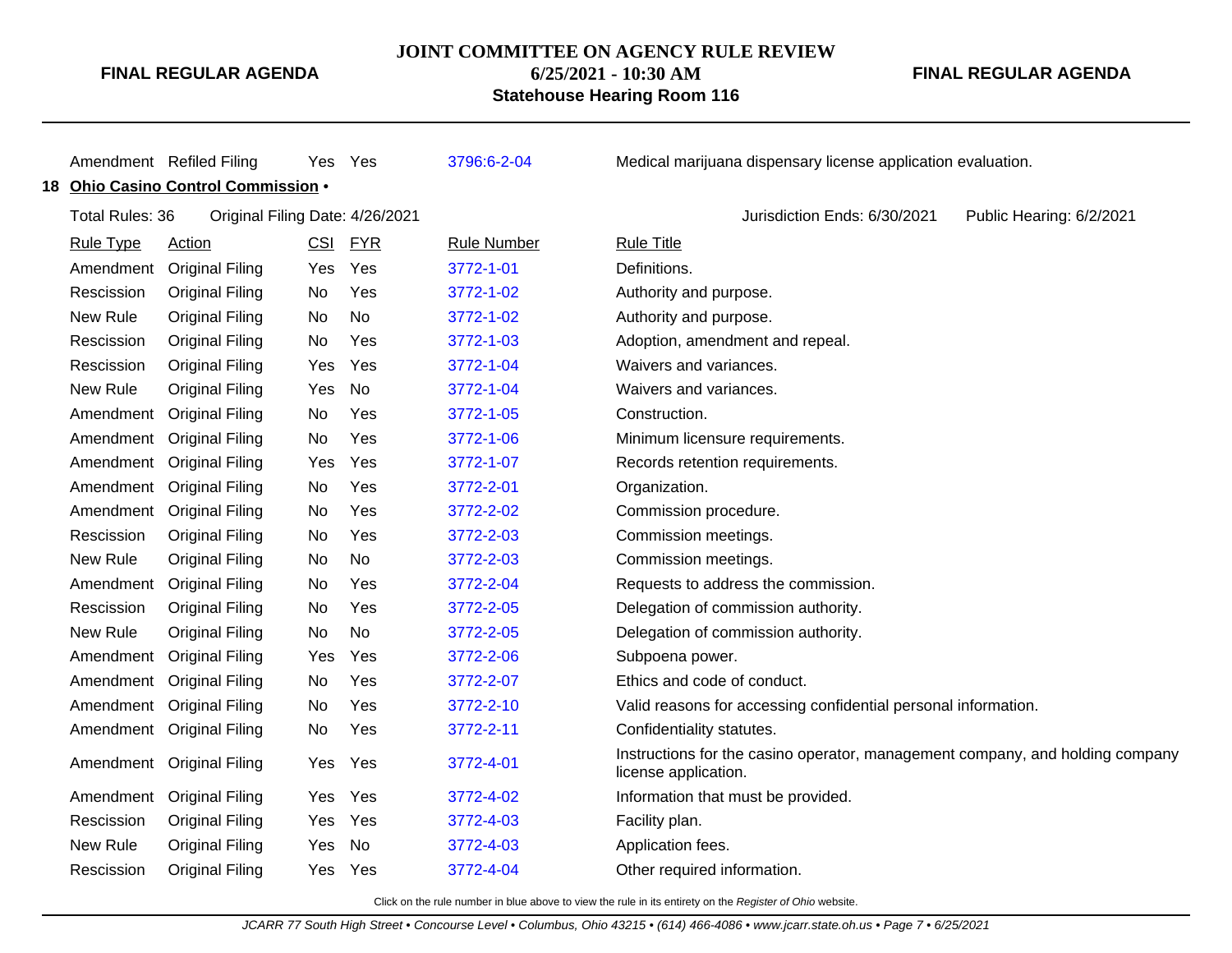# **JOINT COMMITTEE ON AGENCY RULE REVIEW**

**6/25/2021 - 10:30 AM Statehouse Hearing Room 116** **FINAL REGULAR AGENDA**

|    | New Rule              | <b>Original Filing</b>                             | Yes        | No         | 3772-4-04                        | License fees.                  |                                                                              |                                                                              |
|----|-----------------------|----------------------------------------------------|------------|------------|----------------------------------|--------------------------------|------------------------------------------------------------------------------|------------------------------------------------------------------------------|
|    | Rescission            | <b>Original Filing</b>                             | Yes        | Yes        | 3772-4-05                        |                                | license period and license renewal.                                          | Casino operator, management company and holding company license application, |
|    | New Rule              | <b>Original Filing</b>                             | Yes        | No         | 3772-4-05                        | Affirmative license standards. |                                                                              |                                                                              |
|    | Rescission            | <b>Original Filing</b>                             | Yes        | Yes        | 3772-4-06                        | Application fees.              |                                                                              |                                                                              |
|    | New Rule              | <b>Original Filing</b>                             | Yes        | No         | 3772-4-06                        | Duty to update information.    |                                                                              |                                                                              |
|    | Rescission            | <b>Original Filing</b>                             | Yes        | Yes        | 3772-4-07                        | License fees.                  |                                                                              |                                                                              |
|    | Rescission            | <b>Original Filing</b>                             | Yes        | Yes        | 3772-4-08                        | Affirmative license standards. |                                                                              |                                                                              |
|    | Rescission            | <b>Original Filing</b>                             | Yes        | Yes        | 3772-4-09                        | Duty to update information.    |                                                                              |                                                                              |
|    | Rescission            | <b>Original Filing</b>                             | Yes        | Yes        | 3772-4-11                        |                                | Computation of gross casino revenue; assisting the tax commissioner.         |                                                                              |
|    | Rescission            | <b>Original Filing</b>                             | Yes        | Yes        | 3772-10-04                       | Accounting records.            |                                                                              |                                                                              |
|    | New Rule              | <b>Original Filing</b>                             | Yes        | No         | 3772-10-04                       | Accounting records.            |                                                                              |                                                                              |
|    |                       | 19 Ohio Department of Medicaid .                   |            |            |                                  |                                |                                                                              |                                                                              |
|    | Total Rules: 1        | Original Filing Date: 4/26/2021                    |            |            | Date of Refiled Filing: 6/7/2021 |                                | Jurisdiction Ends: 7/7/2021                                                  | Public Hearing: 5/27/2021                                                    |
|    | <b>Rule Type</b>      | Action                                             | CSI        | <u>FYR</u> | <b>Rule Number</b>               | <b>Rule Title</b>              |                                                                              |                                                                              |
|    | New Rule              | <b>Refiled Filing</b>                              | Yes        | No         | 5160-1-42                        | Provider Credentialing.        |                                                                              |                                                                              |
| 20 |                       | Ohio Department of Medicaid .                      |            |            |                                  |                                |                                                                              |                                                                              |
|    | <b>Total Rules: 1</b> | Original Filing Date: 4/15/2021                    |            |            | Date of Refiled Filing: 6/2/2021 |                                | Jurisdiction Ends: 7/2/2021                                                  | Public Hearing: 5/17/2021                                                    |
|    | <b>Rule Type</b>      | <b>Action</b>                                      | <b>CSI</b> | <b>FYR</b> | <b>Rule Number</b>               | <b>Rule Title</b>              |                                                                              |                                                                              |
|    |                       | Amendment Refiled Filing                           | No         | Yes        | 5160-31-03                       |                                | Eligibility for enrollment in the PASSPORT HCBS waiver program.              |                                                                              |
|    |                       | 21 Public Utilities Commission of Ohio . Utilities |            |            |                                  |                                |                                                                              |                                                                              |
|    | Total Rules: 6        | Original Filing Date: 4/30/2021                    |            |            |                                  |                                | Jurisdiction Ends: 7/4/2021                                                  | Public Hearing:                                                              |
|    | <b>Rule Type</b>      | <b>Action</b>                                      | <u>CSI</u> | <b>FYR</b> | <b>Rule Number</b>               | <b>Rule Title</b>              |                                                                              |                                                                              |
|    |                       | Amendment Original Filing                          | Yes        | Yes        | 4901:1-35-01                     | Definitions.                   |                                                                              |                                                                              |
|    |                       | Amendment Original Filing                          | Yes        | Yes        | 4901:1-35-08                     |                                | Competitive bidding process requirements and use of independent third party. |                                                                              |
|    |                       | Amendment Original Filing                          | Yes        | Yes        | 4901:1-35-09                     |                                | Electric security plan fuel and purchased power adjustments.                 |                                                                              |
|    |                       | Amendment Original Filing                          | Yes        | Yes        | 4901:1-35-11                     |                                | Competitive bidding process ongoing review and reporting requirements.       |                                                                              |
|    |                       | Amendment Original Filing                          | Yes        | Yes        | 4901:1-38-03                     |                                | Economic development arrangements.                                           |                                                                              |
|    |                       | Amendment Original Filing                          | Yes.       | Yes        | 4901:1-38-05                     | Unique arrangements.           |                                                                              |                                                                              |
|    |                       |                                                    |            |            |                                  |                                |                                                                              |                                                                              |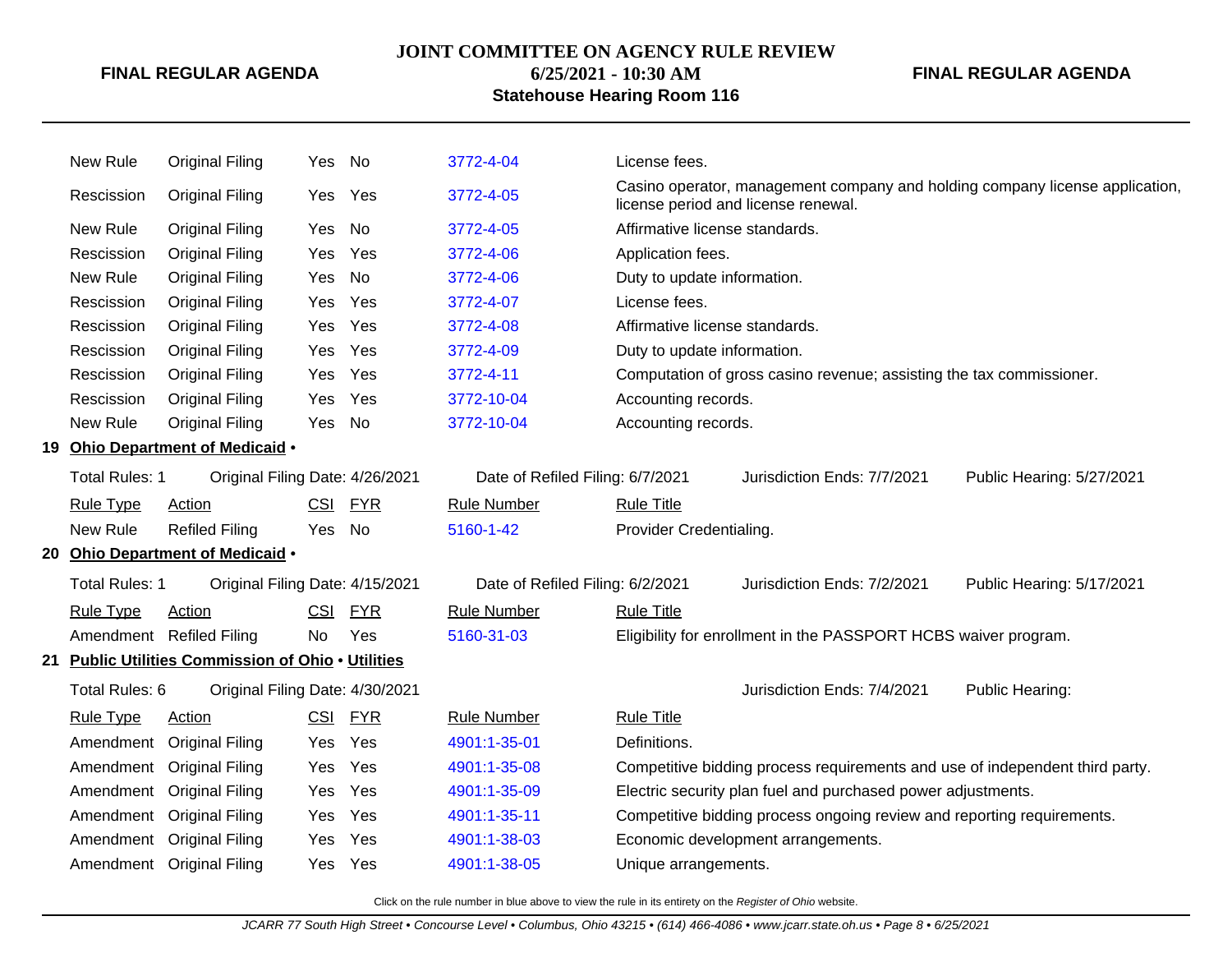#### **JOINT COMMITTEE ON AGENCY RULE REVIEW**

**6/25/2021 - 10:30 AM Statehouse Hearing Room 116** **FINAL REGULAR AGENDA**

| <b>Total Rules: 4</b> | Original Filing Date: 4/30/2021                    |            |            | Date of Revised Filing: 5/18/2021                                                                        |                                 | Jurisdiction Ends: 7/4/2021                                                                                                     | Public Hearing:          |
|-----------------------|----------------------------------------------------|------------|------------|----------------------------------------------------------------------------------------------------------|---------------------------------|---------------------------------------------------------------------------------------------------------------------------------|--------------------------|
| <b>Rule Type</b>      | Action                                             | <b>CSI</b> | <b>FYR</b> | <b>Rule Number</b>                                                                                       | <b>Rule Title</b>               |                                                                                                                                 |                          |
|                       | Amendment Revised Filing                           | Yes        | Yes        | 4901:1-35-03                                                                                             |                                 | Filing and contents of applications.                                                                                            |                          |
|                       | Amendment Revised Filing                           | <b>Yes</b> | Yes        | 4901:1-38-04                                                                                             | Energy efficiency arrangements. |                                                                                                                                 |                          |
|                       | Amendment Revised Filing                           | Yes        | Yes        | 4901:1-38-06                                                                                             | Reporting requirements.         |                                                                                                                                 |                          |
|                       | Amendment Revised Filing                           | Yes        | Yes        | 4901:1-38-07                                                                                             | Level of incentives.            |                                                                                                                                 |                          |
|                       | 22 Public Utilities Commission of Ohio . Utilities |            |            |                                                                                                          |                                 |                                                                                                                                 |                          |
| <b>Total Rules: 2</b> | Original Filing Date: 4/30/2021                    |            |            |                                                                                                          |                                 | Jurisdiction Ends: 7/4/2021                                                                                                     | Public Hearing:          |
| <b>Rule Type</b>      | Action                                             | CSI        | <u>FYR</u> | <b>Rule Number</b>                                                                                       | <b>Rule Title</b>               |                                                                                                                                 |                          |
| Amendment             | <b>Original Filing</b>                             | Yes        | Yes        | 4901:1-36-02                                                                                             | Purpose and scope.              |                                                                                                                                 |                          |
|                       | Amendment Original Filing                          |            | Yes Yes    | 4901:1-36-04                                                                                             | Limitations.                    |                                                                                                                                 |                          |
|                       | 23 Public Utilities Commission of Ohio . Utilities |            |            |                                                                                                          |                                 |                                                                                                                                 |                          |
| <b>Total Rules: 4</b> | Original Filing Date: 5/4/2021                     |            |            |                                                                                                          |                                 | Jurisdiction Ends: 7/8/2021                                                                                                     | Public Hearing:          |
| <b>Rule Type</b>      | Action                                             | <b>CSI</b> | <b>FYR</b> | <b>Rule Number</b>                                                                                       | <b>Rule Title</b>               |                                                                                                                                 |                          |
| Amendment             | <b>Original Filing</b>                             | Yes        | Yes        | 4901:1-37-01                                                                                             | Definitions.                    |                                                                                                                                 |                          |
| Amendment             | <b>Original Filing</b>                             | <b>Yes</b> | Yes        | 4901:1-37-04                                                                                             | General provisions.             |                                                                                                                                 |                          |
| Amendment             | <b>Original Filing</b>                             | Yes        | Yes        | 4901:1-37-05                                                                                             | Application.                    |                                                                                                                                 |                          |
|                       | Amendment Original Filing                          | Yes        | Yes        | 4901:1-37-06                                                                                             | Revisions and amendments.       |                                                                                                                                 |                          |
|                       |                                                    |            |            | 24 State Board of Emergency Medical, Fire, and Transportation Services .                                 |                                 |                                                                                                                                 |                          |
| <b>Total Rules: 4</b> | Original Filing Date: 4/28/2021                    |            |            |                                                                                                          |                                 | Jurisdiction Ends: 7/2/2021                                                                                                     | Public Hearing: 6/2/2021 |
| <b>Rule Type</b>      | Action                                             | <b>CSI</b> | <b>FYR</b> | <b>Rule Number</b>                                                                                       | <b>Rule Title</b>               |                                                                                                                                 |                          |
| Amendment             | <b>Original Filing</b>                             | No.        | <b>No</b>  | 4765-21-01                                                                                               | General provisions.             |                                                                                                                                 |                          |
| Amendment             | <b>Original Filing</b>                             | <b>No</b>  | <b>No</b>  | 4765-21-02                                                                                               |                                 | Notification to the executive director of change of personal information.                                                       |                          |
| Amendment             | <b>Original Filing</b>                             | No         | No         | 4765-21-14                                                                                               |                                 | Voluntary surrender of certificate to teach.                                                                                    |                          |
|                       | Amendment Original Filing                          | No.        | No         | 4765-22-01                                                                                               |                                 | Professional standards of conduct for firefighter, fire safety inspector, or hazard<br>recognition officer certificate holders. |                          |
|                       | 25 State Board of Pharmacy . Pharmacists           |            |            |                                                                                                          |                                 |                                                                                                                                 |                          |
| <b>Total Rules: 2</b> | Original Filing Date: 4/27/2021                    |            |            |                                                                                                          |                                 | Jurisdiction Ends: 7/1/2021                                                                                                     | Public Hearing: 6/3/2021 |
| <b>Rule Type</b>      | <b>Action</b>                                      |            | CSI FYR    | <b>Rule Number</b>                                                                                       | <b>Rule Title</b>               |                                                                                                                                 |                          |
|                       |                                                    |            |            | Click on the rule number in blue above to view the rule in its entirety on the Register of Ohio website. |                                 |                                                                                                                                 |                          |

JCARR 77 South High Street • Concourse Level • Columbus, Ohio 43215 • (614) 466-4086 • www.jcarr.state.oh.us • Page 9 • 6/25/2021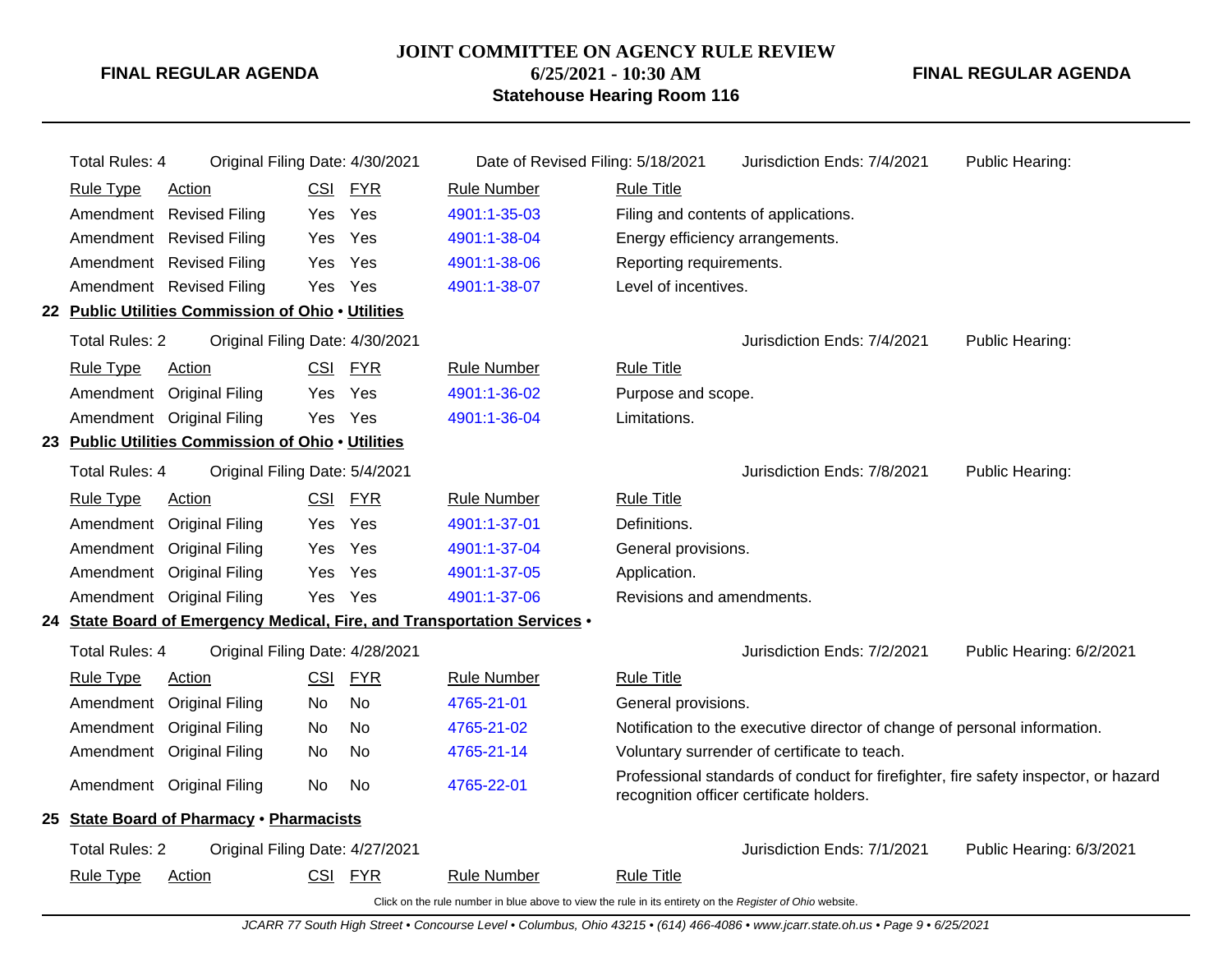# **JOINT COMMITTEE ON AGENCY RULE REVIEW**

**6/25/2021 - 10:30 AM Statehouse Hearing Room 116**

#### **FINAL REGULAR AGENDA**

|                       | Amendment Original Filing                         | <b>Yes</b> | Yes        | 4729:1-6-01                                                           | Definitions - consult agreements. |                                                                               |                           |
|-----------------------|---------------------------------------------------|------------|------------|-----------------------------------------------------------------------|-----------------------------------|-------------------------------------------------------------------------------|---------------------------|
|                       | Amendment Original Filing                         | Yes        | Yes        | 4729:1-6-03                                                           |                                   | Standards for managing drug therapy.                                          |                           |
|                       | 26 State Board of Pharmacy . Pharmacy Technicians |            |            |                                                                       |                                   |                                                                               |                           |
| Total Rules: 8        | Original Filing Date: 4/27/2021                   |            |            |                                                                       |                                   | Jurisdiction Ends: 7/1/2021                                                   | Public Hearing: 6/3/2021  |
| <b>Rule Type</b>      | <b>Action</b>                                     | <b>CSI</b> | <b>FYR</b> | <b>Rule Number</b>                                                    | <b>Rule Title</b>                 |                                                                               |                           |
| Amendment             | <b>Original Filing</b>                            | Yes        | Yes        | 4729:3-1-01                                                           |                                   | Definitions - pharmacy technicians.                                           |                           |
| Amendment             | <b>Original Filing</b>                            | Yes        | Yes        | 4729:3-2-02                                                           | Criminal records checks.          |                                                                               |                           |
|                       | Amendment Original Filing                         | Yes        | Yes        | 4729:3-2-03                                                           | Renewal procedures.               |                                                                               |                           |
| New Rule              | <b>Original Filing</b>                            | Yes        | <b>No</b>  | 4729:3-2-07                                                           |                                   | Holding multiple registrations and licenses.                                  |                           |
| New Rule              | <b>Original Filing</b>                            | Yes        | <b>No</b>  | 4729:3-2-08                                                           |                                   | Verification of registration and certification.                               |                           |
| Amendment             | <b>Original Filing</b>                            | Yes        | Yes        | 4729:3-3-02                                                           |                                   | Approved pharmacy technician training programs.                               |                           |
| Amendment             | <b>Original Filing</b>                            | Yes        | Yes        | 4729:3-3-03                                                           | Registered pharmacy technicians.  |                                                                               |                           |
|                       | Amendment Original Filing                         | Yes        | Yes        | 4729:3-3-04                                                           | Certified pharmacy technicians.   |                                                                               |                           |
| <b>Total Rules: 1</b> | Original Filing Date: 4/27/2021                   |            |            | Date of Refiled Filing: 6/7/2021                                      |                                   | Jurisdiction Ends: 7/7/2021                                                   | Public Hearing: 6/3/2021  |
| <b>Rule Type</b>      | Action                                            | CSI        | <b>FYR</b> | <b>Rule Number</b>                                                    | <b>Rule Title</b>                 |                                                                               |                           |
|                       | Amendment Refiled Filing                          | Yes.       | Yes        | 4729:3-2-01                                                           | Registration procedures.          |                                                                               |                           |
|                       | 27 State Board of Pharmacy .                      |            |            |                                                                       |                                   |                                                                               |                           |
| <b>Total Rules: 2</b> | Original Filing Date: 4/27/2021                   |            |            |                                                                       |                                   | Jurisdiction Ends: 7/1/2021                                                   | Public Hearing: 6/3/2021  |
| <b>Rule Type</b>      | Action                                            | <b>CSI</b> | <b>FYR</b> | <b>Rule Number</b>                                                    | <b>Rule Title</b>                 |                                                                               |                           |
| Rescission            | <b>Original Filing</b>                            | No         | Yes        | 4729-2-01                                                             | Board meetings.                   |                                                                               |                           |
| Rescission            | <b>Original Filing</b>                            | <b>No</b>  | Yes        | 4729-2-02                                                             | Administration.                   |                                                                               |                           |
|                       |                                                   |            |            | 28 State Board of Pharmacy . Terminal Distributors of Dangerous Drugs |                                   |                                                                               |                           |
| <b>Total Rules: 1</b> | Original Filing Date: 10/4/2019                   |            |            | Date of Refiled Filing: 6/2/2021                                      |                                   | Jurisdiction Ends: 7/2/2021                                                   | Public Hearing: 11/8/2019 |
| <b>Rule Type</b>      | <b>Action</b>                                     | CSI        | <b>FYR</b> | <b>Rule Number</b>                                                    | <b>Rule Title</b>                 |                                                                               |                           |
| New Rule              | <b>Refiled Filing</b>                             | Yes        | No         | 4729:5-6-04                                                           | Record keeping.                   |                                                                               |                           |
| <b>Total Rules: 1</b> | Original Filing Date: 10/4/2019                   |            |            | Date of Refiled Filing: 6/7/2021                                      |                                   | Jurisdiction Ends: 7/7/2021                                                   | Public Hearing: 11/8/2019 |
| <b>Rule Type</b>      | Action                                            | CSI        | <u>FYR</u> | <b>Rule Number</b>                                                    | <b>Rule Title</b>                 |                                                                               |                           |
| New Rule              | <b>Refiled Filing</b>                             | Yes        | - No       | 4729:5-8-05                                                           | by a nonresident pharmacy.        | Preparation, compounding, dispensing, and repackaging of radiopharmaceuticals |                           |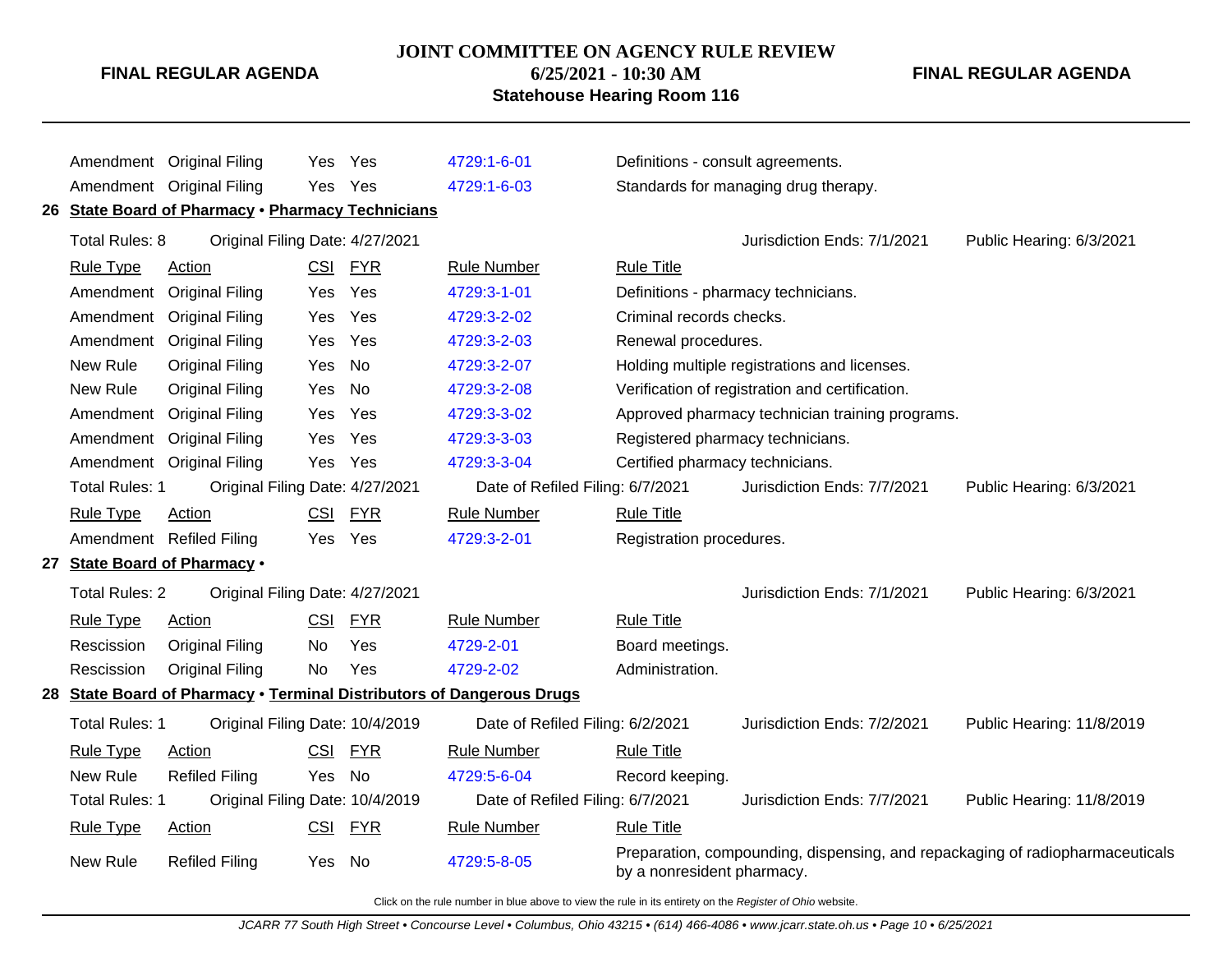# **JOINT COMMITTEE ON AGENCY RULE REVIEW 6/25/2021 - 10:30 AM Statehouse Hearing Room 116**

**FINAL REGULAR AGENDA**

#### **29 State Board of Pharmacy** • **Terminal Distributors of Dangerous Drugs**

| Total Rules: 1           | Original Filing Date: 4/27/2021                |            |            |                                  |                   | Jurisdiction Ends: 7/1/2021                                                     | Public Hearing: 6/3/2021  |
|--------------------------|------------------------------------------------|------------|------------|----------------------------------|-------------------|---------------------------------------------------------------------------------|---------------------------|
| <b>Rule Type</b>         | <b>Action</b>                                  | <u>CSI</u> | <u>FYR</u> | <b>Rule Number</b>               | <b>Rule Title</b> |                                                                                 |                           |
| New Rule                 | Original Filing                                | Yes        | No.        | 4729:5-9-02.15                   |                   | Remote Order Entry - Technicians.                                               |                           |
| 30 State Medical Board . |                                                |            |            |                                  |                   |                                                                                 |                           |
| <b>Total Rules: 7</b>    | Original Filing Date: 4/9/2021                 |            |            | Date of Refiled Filing: 6/9/2021 |                   | Jurisdiction Ends: 7/9/2021                                                     | Public Hearing: 5/17/2021 |
| <b>Rule Type</b>         | <b>Action</b>                                  | <u>CSI</u> | <u>FYR</u> | <b>Rule Number</b>               | <b>Rule Title</b> |                                                                                 |                           |
| New Rule                 | <b>Refiled Filing</b>                          | Yes        | No         | 4731-18-01                       | Definitions.      |                                                                                 |                           |
| Rescission               | <b>Refiled Filing</b>                          | Yes        | Yes        | 4731-18-02                       |                   | Use of light based medical devices.                                             |                           |
| New Rule                 | Refiled Filing                                 | Yes        | No         | 4731-18-02                       |                   | Use of light based medical devices.                                             |                           |
| Rescission               | <b>Refiled Filing</b>                          | Yes        | Yes        | 4731-18-03                       |                   | Delegation of the use of light based medical devices.                           |                           |
| New Rule                 | <b>Refiled Filing</b>                          | Yes        | No         | 4731-18-03                       | procedures.       | Delegation of the use of light based medical devices for specified non-ablative |                           |
| Rescission               | Refiled Filing                                 | Yes        | Yes        | 4731-18-04                       |                   | Delegation of the use of light based medical devices; Exceptions.               |                           |
| New Rule                 | <b>Refiled Filing</b>                          | Yes        | No         | 4731-18-04                       |                   | Delegation of phototherapy and photodynamic therapy.                            |                           |
|                          | 31 State Medical Board - Dietetics Licensure . |            |            |                                  |                   |                                                                                 |                           |
| Total Rules: 1           | Original Filing Date: 4/9/2021                 |            |            | Date of Refiled Filing: 6/9/2021 |                   | Jurisdiction Ends: 7/9/2021                                                     | Public Hearing: 5/17/2021 |
| <b>Rule Type</b>         | <b>Action</b>                                  | <u>CSI</u> | <b>FYR</b> | <b>Rule Number</b>               | <b>Rule Title</b> |                                                                                 |                           |
|                          | Amendment Refiled Filing                       | Yes        | Yes        | 4759-6-02                        |                   | Standards of professional performance.                                          |                           |

# **To Be Refiled**

#### **32 Department of Education** •

| <b>Total Rules: 2</b> | Original Filing Date: 5/10/2021          |     |         | Date of To Be Refiled: 6/16/2021                                                                         |                                | Jurisdiction Ends: | Public Hearing: 6/15/2021                                                             |
|-----------------------|------------------------------------------|-----|---------|----------------------------------------------------------------------------------------------------------|--------------------------------|--------------------|---------------------------------------------------------------------------------------|
| Rule Type             | Action                                   |     | CSI FYR | <b>Rule Number</b>                                                                                       | <b>Rule Title</b>              |                    |                                                                                       |
|                       | Amendment To Be Refiled                  | No. | Yes     | 3301-24-11                                                                                               | Alternative principal license. |                    |                                                                                       |
|                       | Amendment To Be Refiled                  | No. | Yes     | 3301-24-12                                                                                               |                                |                    | Alternative superintendent license and alternative administrative specialist license. |
|                       | 33 State Board of Pharmacy . Pharmacists |     |         |                                                                                                          |                                |                    |                                                                                       |
| <b>Total Rules: 1</b> | Original Filing Date: 4/27/2021          |     |         | Date of To Be Refiled: 6/4/2021                                                                          |                                | Jurisdiction Ends: | Public Hearing: 6/3/2021                                                              |
|                       |                                          |     |         | Click on the rule number in blue above to view the rule in its entirety on the Register of Ohio website. |                                |                    |                                                                                       |

JCARR 77 South High Street • Concourse Level • Columbus, Ohio 43215 • (614) 466-4086 • www.jcarr.state.oh.us • Page 11 • 6/25/2021